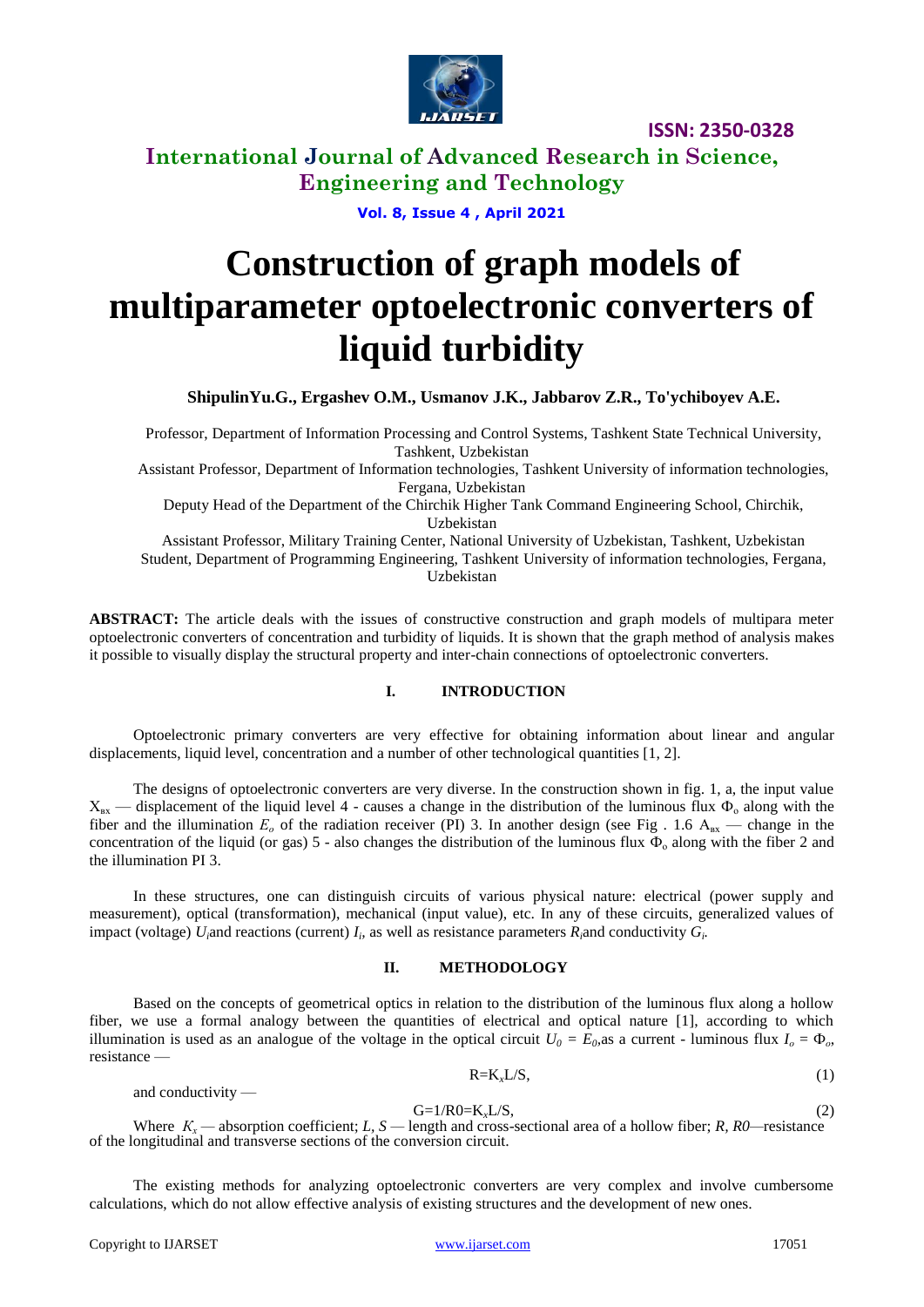

**ISSN: 2350-0328**

## **International Journal of Advanced Research in Science, Engineering and Technology**

#### **Vol. 8, Issue 4 , April 2021**

In our opinion, the graph method of analysis is very promising, which clearly displays the structural properties of optoelectronic converters and allows resorting to machine methods of analysis and synthesis of structures and distributed circuits. The analysis of the principles of constructing converters in the language of graphs is reduced to the procedure for transforming an initial graph consisting of a single arc outgoing from a point  $X_{\text{ax}}$  (vertices - source) and entering the point U<sub>3BbIX</sub> (the vertex is a sink) into the desired decision graph. The original two-vertex graph, by forming new vertices and arcs, is transformed into the sought-for solution graph of a set of paths corresponding to a set of construction principles.

The graph model shown in Fig. 1, v, contains the following subgraphs (paths): U<sub>21</sub>→I<sub>21</sub>—Radiation source power circuit;  $\Phi_0 \rightarrow E_0$  — conversion chain;

 $U_{32} \rightarrow U_{32}$ —power supply circuit of the measuring circuit and  $I_{32} \rightarrow U_{3B,K}$ . The indicated paths refer to circuits of the same physical nature and are characterized by the product of the circuit function  $T_i$  per parameter  $\Pi_i$ . Second group of chains — interchain paths:  $I_{\text{ol}} \rightarrow \Phi_{\text{3}}$ ,  $E_0 \rightarrow U_{\text{3BbIX}}$ , the third - the ways of influence of the input quantity  $X_{\text{bx}} \rightarrow \Phi_{0}$ ,  $X_{\text{BX}} \rightarrow E_0 X_{\text{BX}} \rightarrow U_{\text{BBBX}}.$ 



1 — radiation source; 2 — light guide; 3 — radiation receiver; 4 — liquid; 5 — cavity of the light guide Thus, this graph model allows us to identify the following construction principles:

1.  $X_{\text{px}} \rightarrow \Phi_0 \rightarrow E_0 \rightarrow X_{\text{BBX}}$ . This principle is associated with exposure to the input variable  $X_{\text{ex}}$  on chain link function  $K(I_{31},\Phi_o)$ , those, on the process of converting electric current into a luminous flux. The function transformed based on the graph model has the form

$$
U_{3 \text{ BBX}} = U_{31} T_{31} \Pi_{31} K(X_{\text{BX}}, K(I_{31}, \Phi_0)) T_0 \Pi_0 K(E_0 T_{33} \Pi_{33}) T_{32} \Pi_{32} X_{\text{BX}}.
$$
 (3)

2.  $X_{\text{BX}} \rightarrow E_0 \rightarrow X_{\text{BMX}}$ . This principle of action is associated with exposure  $X_{\text{BX}}$  on the transformation process  $\Phi_0 \rightarrow E_0$ , what is displayed by the circuit function  $T_0\Pi_0$ . It is widespread and implemented by changing the absorption coefficients *К<sup>х</sup>* and reflections р, violation of total internal reflection (TIR), moving the screen, and other methods. The transformation function is

 $U_{3 \text{ BBX}} = U_{31} T_{31} \Pi_{31} K (I_{31}, \Phi_0) K (X_{XB}, T_0 \Pi_0) X_{BX} K \times (E_0, T_{33} \Pi_{33}) U_{32} \Pi_{32} U_{32} T_{32}.$  (4)

3.  $X_{\text{bx}} \to U_{\text{bmx}}$ . This principle is characterized by the impact  $X_{\text{bx}}$ on the current conversion process  $I_{\text{a2}} B U_{\text{bmx}}$  in the measuring chain, which is displayed by the inter-chain function  $K(E_0, T_{33}, \Pi_{33})$ . The transformation function is

 $U_{3 \text{ BDX}} = U_{31} T_{31} \Pi_{31} K (I_{31}, \Phi_0) T_0 \Pi_0 K (X_{\text{BX}} K (E_0 T_{33} \Pi_{33})) T_{32} \Pi_{32} U_{32} X_{\text{BX}}.$  (5) To analyze transformation functions (3) - (5), it is necessary to determine specific expressions for the communication functions K ( $E_0 T_{33} \Pi_{33}$ ) × K ( $I_{31} \Phi_0$ ) and K( $X_{XB}$ ,  $T_0 \Pi_0$ ) circuit functions  $T_{31}$ ,  $T_{32}$ ,  $T_0$  and parameters  $\Pi_{31}$ ,  $\Pi_{32}$ ,  $\Pi_{01}$ ,  $T_{33}$ . Communication function K( $I_{31}$ ,  $I_0$ ), and  $T_{31}$ u $\Pi_{31}$  are determined by the types of radiation source, which can be LEDs, lasers, incandescent lamps, etc. Circuit function  $T_{22}$  and parameter  $\Pi_{22}$  are determined by the types of power supply of the measuring circuit; for a simple concentrated electrical circuit, their values are:  $T_{32} = 1$ ,  $\Pi_{32} = G_{2}$ .

The essential nodes of the considered converters are the influence circuits of the input quantity  $X_{\text{bx}}$  and optical voltage  $E<sub>o</sub>$  on the parameter of the sensitive element  $T<sub>33</sub>$ , which are determined by communication functions  $K(X_{XB}, T_0\Pi_0)$  and  $K(E_0, T_{33}, \Pi_{33})$ .